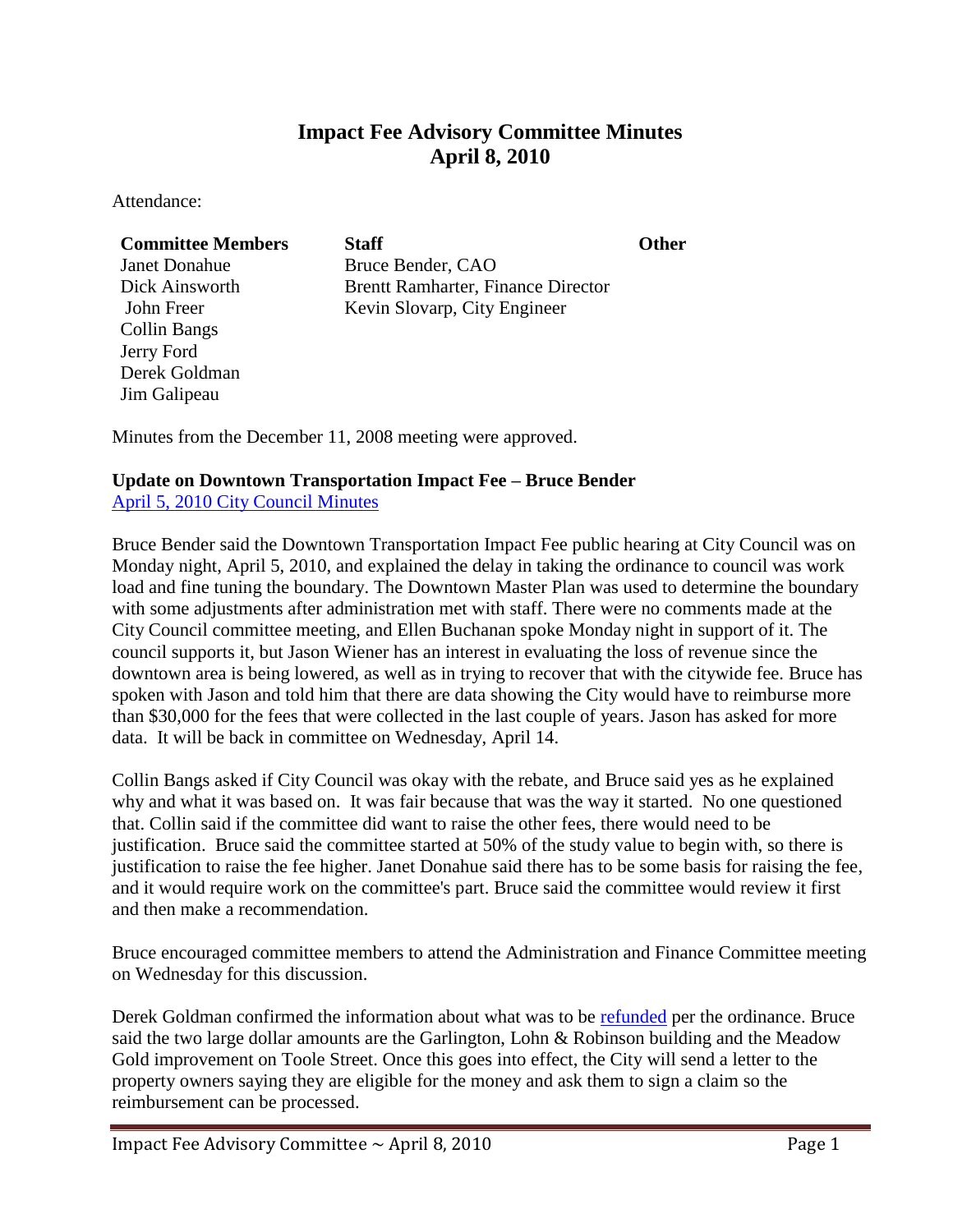#### **Annual review of impact fee expenditures and revenue – Brentt Ramharter** [Impact Fee Summary of Revenues & Expenses: FY 05 –](ftp://ftp.ci.missoula.mt.us/Documents/Mayor/IFAC/2010/100408IFSummary.pdf) Current [Actual Impact Fees Expenses](ftp://ftp.ci.missoula.mt.us/Documents/Mayor/IFAC/2010/100408IFActualExpenses.pdf) FY 08, 09 and July – Feb 2010 [Proposed Future Impact Fee Projects FY 11-15](ftp://ftp.ci.missoula.mt.us/Documents/Mayor/IFAC/2010/100408IFProposedProj.pdf) [Actual Impact Fee Revenues FY 08, 09 and July –](ftp://ftp.ci.missoula.mt.us/Documents/Mayor/IFAC/2010/100408IFActualRevenue.pdf) Feb 2010

Brentt showed the committee members the City of Missoula Web site and how they can find information on impact fees on the Finance page: [Impact Fees.](http://www.ci.missoula.mt.us/index.aspx?NID=141) From the City Web site, go to Services, Financial Services, Impact Fees. This page has information about the transportation impact fee with links to ordinances and past documents. The [Impact Fee Reports](http://www.ci.missoula.mt.us/Archive.aspx?AMID=43) page has reports from the inception of the transportation impact fee to current. This information will be kept updated. Most of the reports will be updated within 15 to 20 days after the end of the month.

Transportation impact fees went into effect just as the economy really tipped. What was projected based on the preceding years was about \$850,000. The level of construction has been about half of that, but it has been steady.

#### *Summary of Revenues & Expenses:*

Bruce asked about expending \$1 million the first year, and Brentt said it was in Community Service; a majority of it was spent on the Council Chambers. It was heavily leveraged, and it is just about paid off.

Fire had a two-part expansion. There was a new fire station put in Miller Creek on a General Obligation (GO) Bond and rebuilds of the stations on Mount and 39<sup>th</sup> Street and Latimer Street. Station four on Latimer Street was deficient in maintenance space, which is where the mechanic is stationed, so the maintenance space was expanded. This was done mainly on the general fund with a little money from impact fees. That is also close to being paid off.

The police expenditure was for the study of the new police station. That is going to be held until the economy is better.

The Parks Department staff is busy with their projects, which will be discussed later in the meeting.

The transportation fee fund is building cash. The revenue leveled off in 2006 – 2008 and dropped in 2009.

#### *Actual Expenses:*

In FY 10 there are five projects going: Fort Missoula Regional Park, Playfair Park, LaFray Park (a new park off River Road), 44 Ranch development/improvement, which is using the largest amount of impact fees, and the final payment on the police facility study.

In FY 09, the same amount of money was spent. Parks had four projects, and transportation impact fees paid for some intersection work on George Elmer Drive and the police facility study.

In FY 08, \$158,000 was spent. A majority of it was at Fort Missoula. Janet asked if the expenses each year for the police was for the police facility study and Brentt said yes.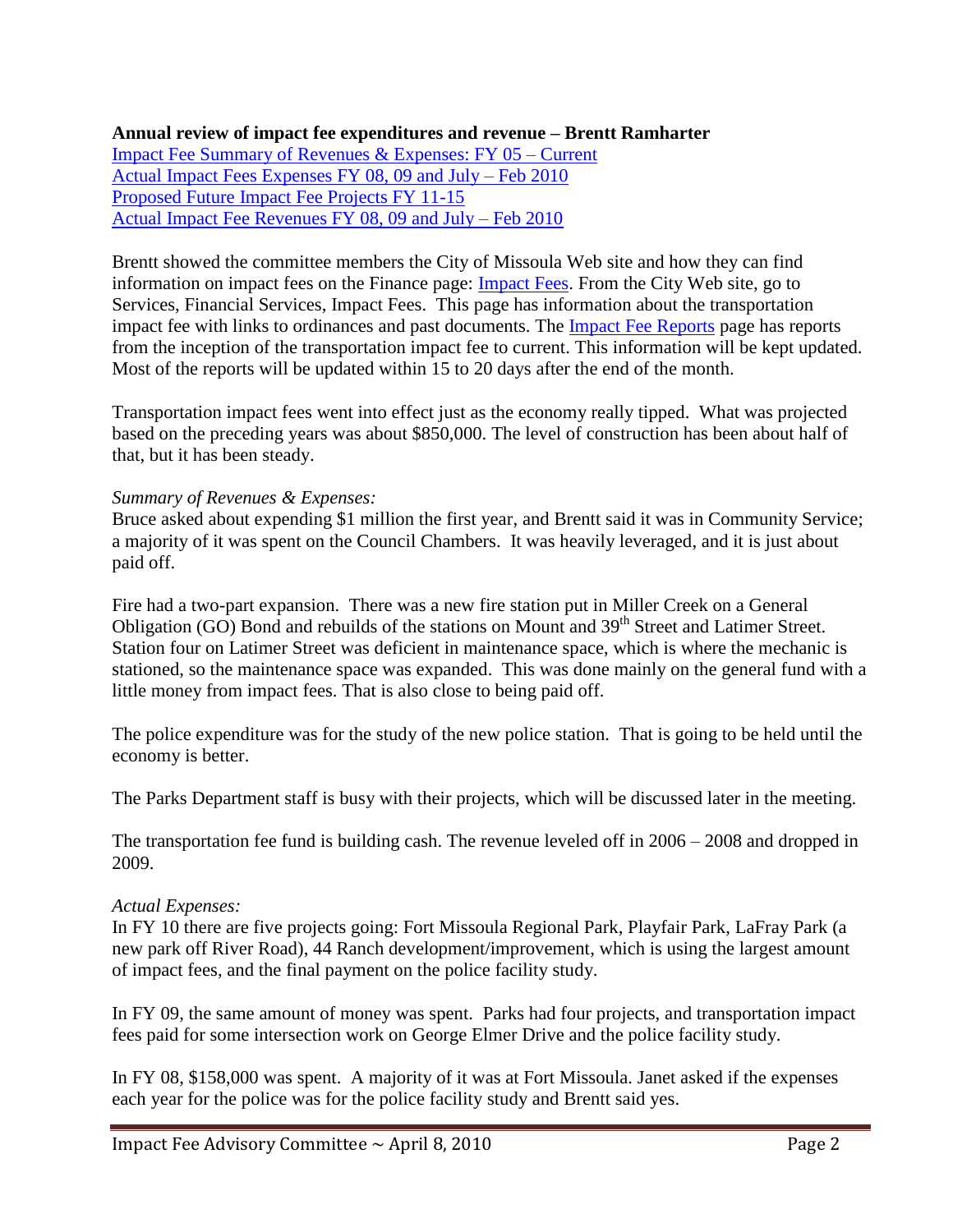## *Proposed Future Impact Fee Projects:*

Bruce said what is being presented here is what is being recommended to City Council in the CIP. They have not been adopted, so this is the opportunity for the committee to comment on it. Brentt said Public Works is recommending splitting \$393,000 into three projects in FY 11: Hillview Way, Miller Creek and miscellaneous unidentified.

Bruce said there was a lot of money spent on the design of the Hillview Way project, and the design is about 90% design complete. There is an investment in that road, and it will be expanded to have shoulders, bike lanes and sidewalks, which is the justification to pay off the design because it shows as a debt now. If federal money becomes available, the road is designed and could be rationalization for getting that money.

Kevin Slovarp said the Miller Creek Road project is ongoing right now with the roundabout at Wye and Briggs. The mitigation fund that the County implemented is the most significant revenue contribution to this project. This project cost approximately \$3 million, and this is partial funding for the expansion of that road system.

One of the problems with having the money going into the Miller Creek Road project was that the other share of monies coming to this project are from Maloney and Twite as prepayments to the City for impact fees they will pay in the future. There are past payments of mitigation funds that are from the County. As the project developed, there was need for more funding, so the City went to Maloney and Twite, who both agreed to lend money to make the project go forward. That lending is prepaid transportation impact fees. The problem was that the City is pre-obligating itself in that area. The transportation impact fund is not going to see that money because the developers have already prepaid the fees. It was a good deal because of the benefit of getting the project done and because this was a small amount of funding for the project and Council agreed to it. John asked if they only prepaid the transportation impact fee, and Bruce said yes. John said the prepaid road fees should be in the fund balance. Bruce said it should because it is a debt. Jim said it is showing up on the City books as a note payable and as the fees are assessed against them, it reduces the payable. He then asked what kind of an interest rate they got. Kevin said it is a one-for-one credit on Maloney's initial \$550,000 investment. There is an additional \$50,000 for Maloney to make up the \$600,000 total that will be paid back with 6% interest over ten years and will be paid back in credit, not in money. Twite has the same agreement with the first \$550,000 being credited one-for-one per unit for his planned developments. The additional \$50,000 to make up the \$600,000 total will be reimbursed at the same 6% interest over ten years, which will be paid back in cash instead of credits. Bruce said the mitigation fund had a house fund of \$1,800, and the transportation impact fee is \$1,300 to \$1,400 for a typical house in that area. This area is paying more than the transportation impact fee, which is a carryover from the County when they approved the subdivisions. Technically, there is a higher amount being collected than the transportation impact fee. That was another rationalization for bringing in some of the outside money. Kevin said if the impact fees increase or are over the \$1,800, the difference would be collected.

Bruce said one of his major frustrations was that when the transportation impact fee was created, the highest priority was Third Street. That project still cannot be started primarily because of the EIS on Russell Street. The City tried to get the design going, and MDT would not allow that to happen until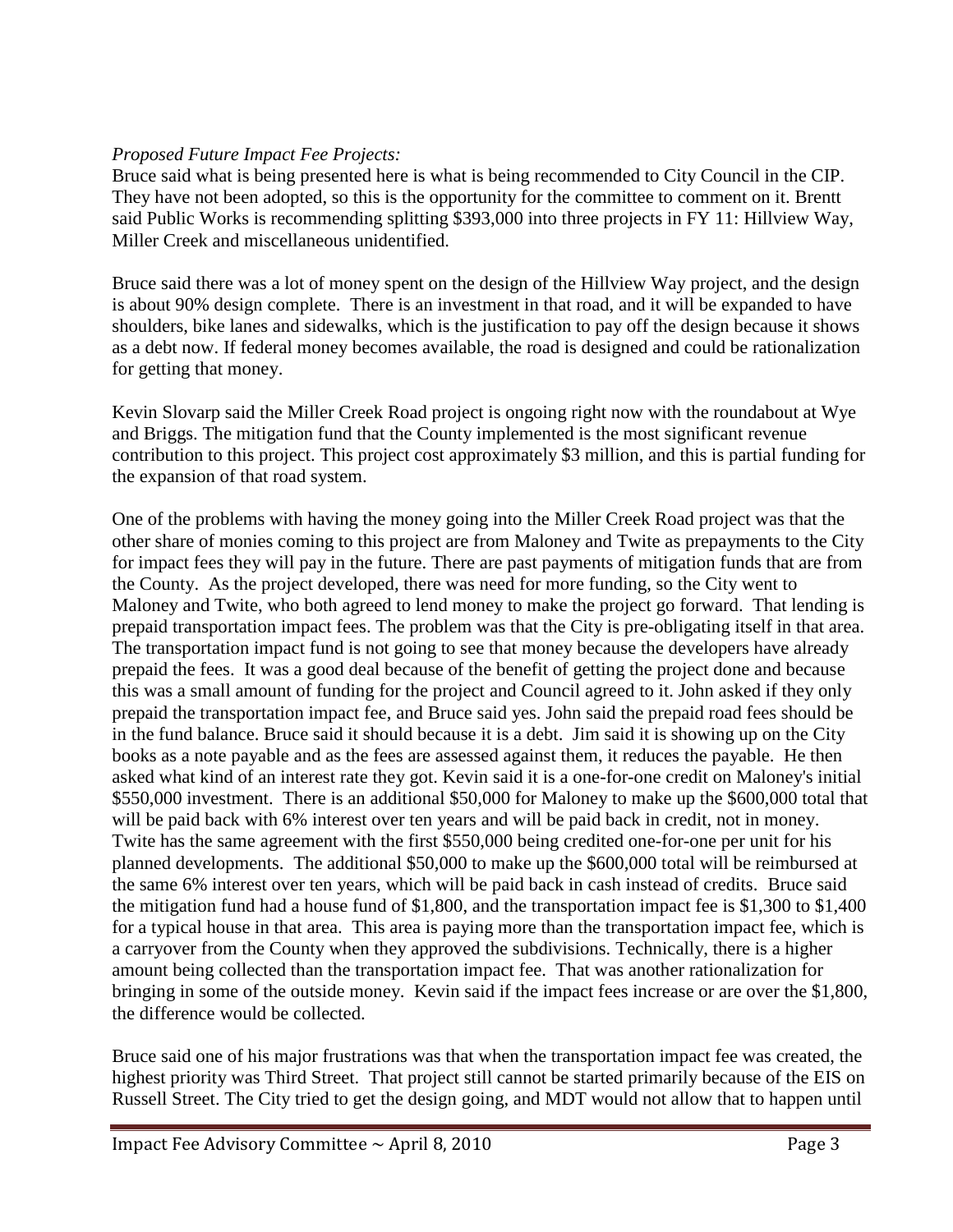the EIS was complete, even though there were no federal funds being used. The EIS is supposed to be done by the end of this year.

Derek said the document labeled future impact fee projects looks like there are only transportation and parks projects. He asked if there are any proposed fire, police or community service projects. Brentt said they were not put on the information because they are so far off and there is a deficit to pay off. Fire will be paid off in the next couple of years, and then they are going to bank money for about ten years for the next fire station. Derek asked how it is determined where the next station will be built. Brentt said it has to be focused toward growth, per the Fire Master Plan. Derek asked if the impact fees can cover hydrants. Bruce said they have not been used that way because subdivisions are supposed to have hydrants as a standard infrastructure, not an expansionary infrastructure. Brentt said if there is a hydrant need, it is being treated as a current deficiency, so other monies are being used.

Brentt said Parks fees are spread among projects because it takes a couple of years to get all the resources in place for a park. It took a few years to build the money and it is being spent very frugally. It is strictly on growth components of new parks or expanding parks. It cannot be used for replacing equipment.

Community Services was used for the expansion of City Hall, which was a current deficiency. In the future, it can be used if infrastructure was expanded. The money is coming in, and old debts will be paid off. The projects will evolve when growth happens.

Derek said it appears the fire, police and community service accounts have never been in the black. Maybe the committee needs to look at increasing the impact fees in those three areas. Brentt said they had tried hard, and a lot of it had to do with the current funding streams that counted against the City. Bruce said the committee cannot justify the increase based on need; it has to be justified on the study.

Jerry asked if the "South 3<sup>rd</sup> West (Russell to Reserve)" included Russell Street, and Bruce said no. Russell Street will be federally funded. One reason the money was put into Third Street was because there was not enough money to do Russell Street. This is a combination of assessments for curb and sidewalks to the adjacent property owners, gas tax and transportation fee. The rationalization for a third of the cost being paid for by transportation impact fees is that a middle turning lane will be added. The numbers will change once there is a design.

Bruce said with the decision to help on the design of Hillview Way, the City talked about Van Buren being a potential expansion. There are funds allocated to get a design for Van Buren because it is a very deficient system. This project would go up to the curve at the old school. If design can be done on this project, it opens the doors of funding it somehow, whether through SID or federal money, etc.

The Mullan and George Elmer Drive intersectional signal has been pushed out until FY 14 and will probably be pushed out farther until that area develops more. That is an obligation to the state that based on growth in the area, that signal will have to go in.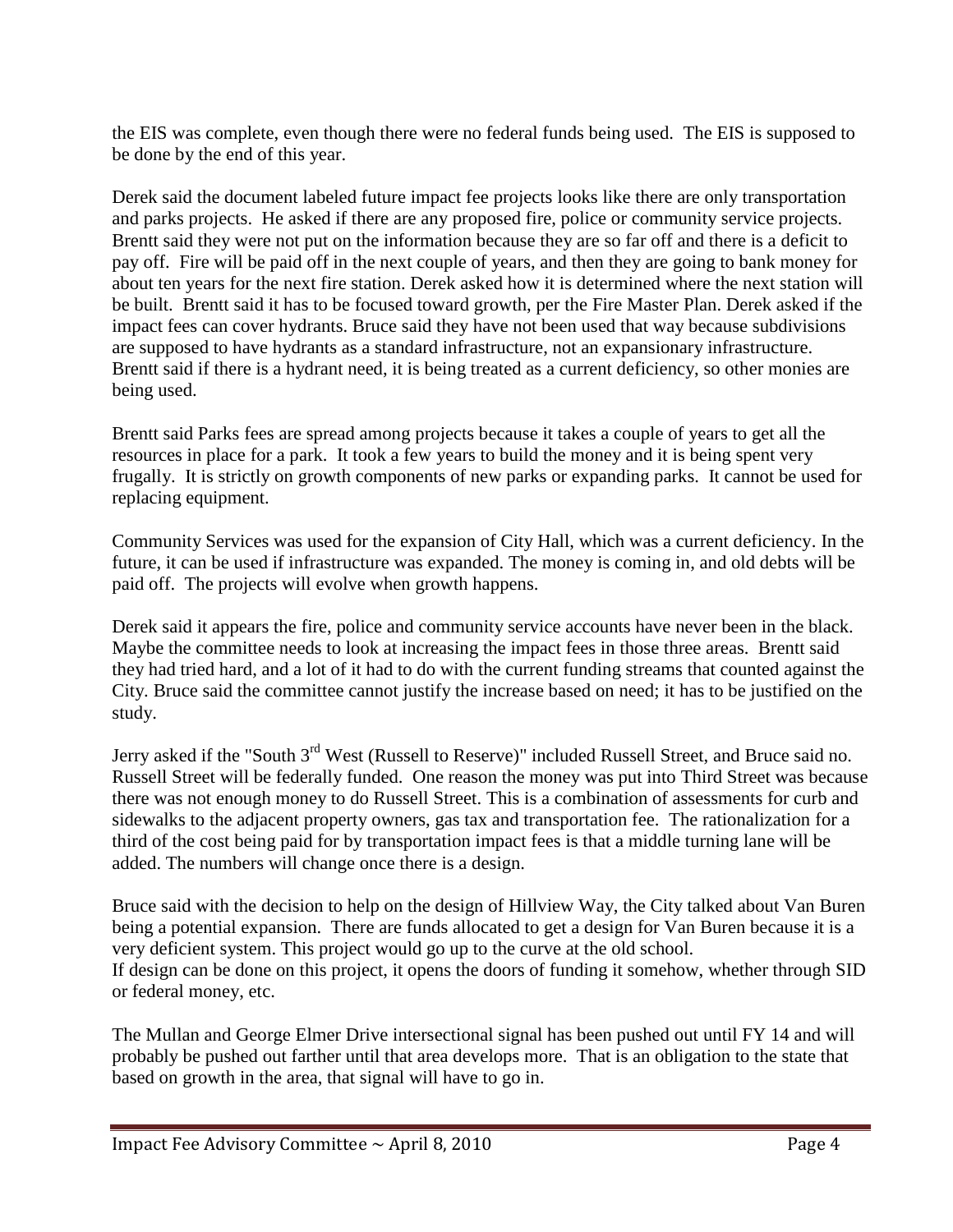Janet reminded the committee that the last two years shown in the CIP are not as developed. The first three years are projects that are most likely going forward, awaiting Council's approval.

Janet asked if there were recommendations or thoughts about fee adjustments. She said over 3,200 square feet collected the most fees in FY 10.

John said before the committee discusses any changes in impact fees, he would like to visit time pay impact fees and find out what options are available, what the statute will allow, etc. There are several places that do time pay and some of them are structured as a senior tax lien on a property rather than an upfront cost. Long term, it is a smaller cost to the homeowner. What options are there, and will that require a change to the state statute? Bruce said he didn't think it requires a change to the state law; it is a matter of how it is collected. It would be an ordinance change if that is something the committee recommended.

Janet asked how it would work and who would pay for it. John said it becomes a tax lien so that it is directly on the property owner and not the builder. Brentt asked if it would be an option at the point of sale after it is built, and Bruce said it would be an option at the time of the building permit is being issued. There would be a sidebar agreement that is signed by the builder that it becomes a lien on the property. Whoever is the owner of the property is responsible for the lien. Derek said it seems it would require a change in statute. Bruce said it would be up to the city how it would be collected. There is something like that in the sewer development fee where the property owner can enter into an agreement and pay it over a period of time. Bruce will look into it and e-mail the committee.

Brentt said at some point it gets paid in full or there is a SID. Bruce said it is a tax lien, and they enter an agreement to pay it off. He didn't think it can be added to the taxes, just as a lien on the property. It is an agreement with the City. The banks and loaners don't want the lien on the property and require it to be paid off when the house is purchased. Bruce said this is not a public improvement, so a SID would not be an option.

John asked Bruce to find out how it has been done, what kind of administrative cost there is, etc., because if the committee looks at raising fees, it would make it easier. Collin said he is not against raising impact fees, but this is definitely the wrong time. There is a lack of growth, builders already have to compete with for sale by owners, foreclosures, existing structures, etc.

Derek clarified that he was looking at the fire, police and community services and the context of what Brentt said that they can't do any projects for five years because those funds are in the red. Bruce said the committee talked about redoing the fire impact fee because there have been some big improvements made, but a lot of them were done with the GO bond, which can't be counted. Brentt said the fire uses money in large lumps. A lot of the projects in other impact fee funds can be split between years, but it doesn't work for fire. Derek asked if the level of service is decreased because there is a reduction in response times to a fire, would that justify an increase in the impact fee? If there is an increase in growth out Mullan Road and there is a fire, can a homeowner sue the city because there isn't a fire station out there? Bruce said that is one thing the fire department has talked about with the expansion to the west.

### **Committee function – Janet Donahue**